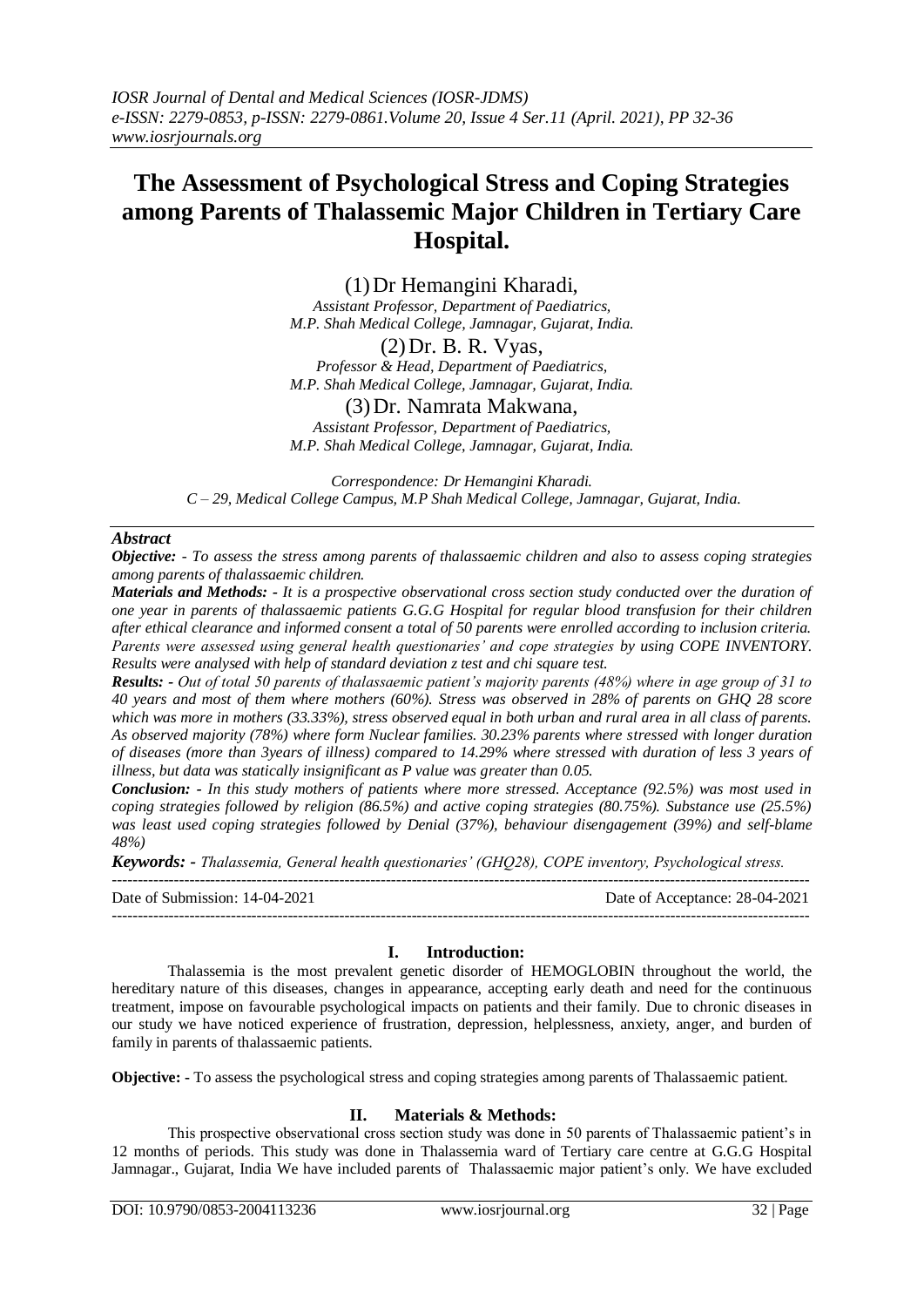parents who having any pre-existing physical and mental illness. Psychological distress was assessed using GHQ28 and Coping strategies assessed using COPE INVENTORY.

1, General Health Questionnaire (GHQ28)13.: It was used to measure Psychological stress in each question has 4 possible responses.

 i.e. Better than usual, Worse than usual or much worse than usual. Cut off point for high scoring was set at a positive response more than 4 and was labelled as distress.

2, Brief COPE(16): - It is a brief form of COPE inventory consisting of 28 items, categorised into 14 subscales (Self distraction, Active Coping, Denial, Substance abuse, Use of emotional support, Of Instrumental support, Behavioural disengagement, Venting, Positive reframing, Planning, Humour acceptance, Religion and selfblame). Items are arranged in 4 points Likert formats

(1= Never, 2=Very less, 3=Sometimes, 4= A lot). The items are summed for each subsection Separately to get a total score on all 14 categories. Binary score was used. The high score on Each subscale indicates more used of that particular coping strategy and loss score indicate less Use Of that coping strategies.

### **III. Observation and Result:**

The present study was conducted at GGG Hospital a tertiary level referral health care centre. Total 50 parents were included and analysed.

1. Age Distribution

| Age (Years) | No. Of parents | $\frac{0}{0}$ |
|-------------|----------------|---------------|
| $21 - 30$   |                | $\sim$<br>--  |
| $31 - 40$   |                | 40            |
| $41 - 50$   | 10             | $\cap$<br>∼   |
| >50         |                | 10            |

As can be observed in my study majority (48%) of parents, were in age group of 31-40 years due to common child bearing age group.

#### 2. Sex Distribution

| Sex     | <sup>f</sup> Parents<br>No of. | $\%$ |
|---------|--------------------------------|------|
| Males   | 20                             | 40   |
| Females | 30                             | 60   |

 In my study 60% of the sample comprised of females and 40% were males. This was observed because the regular visiting hours of the parents to the hospital coincided with the working hours, so most of the fathers were off to their work.

 Study conducted by Shazia Ali[78], Department of Physiology Islamic International Medical College Rawalpindi, Pakistan included a total of 40 parents included in which 42% fathers and 58% mothers which is comparable to our study.

## 3. Distribution according to area of residence

| -<br>residence<br>Area<br>$\Omega$ | $\sim$ $\sim$<br>No.<br>Parents<br>ΟĪ   | $\%$ |
|------------------------------------|-----------------------------------------|------|
| Rural                              | $\sim$<br>$\sim$ 1                      | 44   |
| Urban                              | $\gamma$ <sup><math>\alpha</math></sup> | IJΟ  |

 As observed in my study 58% of parents were from Urban area and 48% from Rural area. This equality in distribution reflects equal awareness regarding care of Thalassaemic patient in both the section.

# 4. Duration of illness

| Duration of illness           | No. of Subjects | $\%$ |
|-------------------------------|-----------------|------|
| years<br>$\ddot{\phantom{0}}$ |                 | 14   |
| 3 years                       | -45             | 86   |

We categorized parents in two Groups according to the duration of the diseases from which patient was been diagnosed as Thalassemia major.

Group A: - Duration of Diseases less than 3 years.

Group B: - Duration of Diseases more than 3 years.

As observed from above table only 14% parents were in Group A, Majority of parents were in Group B (86%). 5. Assessment of stress in parents according to General health questionnaire (GHQ28).

| Psychological.<br>parents<br>status of | No.<br>parents<br>-O1 | %            |
|----------------------------------------|-----------------------|--------------|
| Stressed                               | -4                    | $\sim$<br>20 |
| Non-Stressed                           | 30                    | $\sim$<br>-  |

 In the present study psychological distress among of Beta Thalassaemic patients showed that all the parents of these patients experienced some kind of stress however, psychological distress was observed in 28%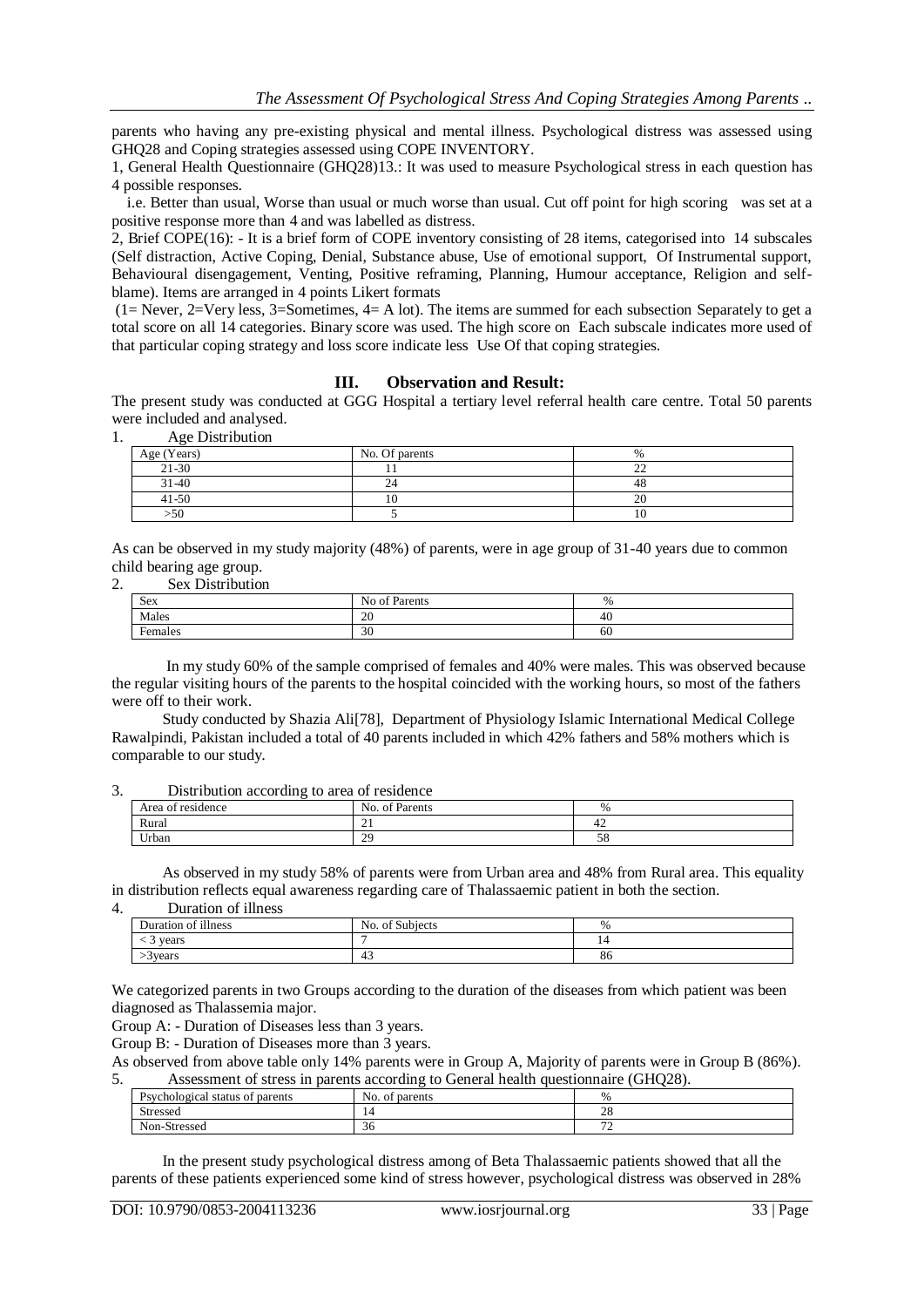parents while 72% parents were observed as non-distressed Beta thalassemia is an unending illness that can lead to excessive psychological burden to the patient and their families.

6. Stress in parents according to sex distribution.

|              | Father | Mother |
|--------------|--------|--------|
| Stressed     | 4      | 10     |
| Non-Stressed | 16     | 20     |

As seen above stressed was observed in 10% of father as compared to 33.33% mothers who were stressed. This denotes mothers were undergoing more psychological stress as compared to fathers.

7. Stress distribution according to area of residence.

| <b>RURAL</b><br>URBAN                               | _        |    |
|-----------------------------------------------------|----------|----|
|                                                     |          |    |
|                                                     | Stressed | 10 |
| Non-Stressed<br>1 <sub>7</sub><br>1 Q<br>. .<br>. . |          |    |

As seen in above study 34.5% parents living in urban area where psychologically stressed as compared to parents coming from rural area which shows 19% where having psychological stress.

8. Stress in parents according to duration of illness.

| Duration of illness | <b>Stressed</b> | Non-Stressed |
|---------------------|-----------------|--------------|
| 3 vears             | $1(14.29\%)$    | $6(85.71\%)$ |
| $>3$ years          | 13 (30.23%)     | 30 (69.77%)  |

As seen in above study we observed that stress was more in parents having duration of illness longer than 3 years. 30.23% Parents were having stressed with longer duration of diseases as compared to 14.29% Parents were stressed with duration of diseases less than 3 years.

9. Mean, Standard deviation and t- value of parents ( father & mother) of thalassaemic patients on the subscale of brief Coping ( N=50 )

| <b>Subscales</b>               | Father $(N=20)$       | Mother $(N=30)$       | T     | P      |
|--------------------------------|-----------------------|-----------------------|-------|--------|
| Self-distraction               | $M=5$ , $SD=2.2$      | $M=4.60$ , SD=1.94    | 0.677 | 0.502  |
| <b>Active Coping</b>           | $M=6.9$ , $SD=1.447$  | $M=6.17, SD=1.84$     | 1.498 | 0.141  |
| Denial                         | $M=2.85$ , SD=1.26    | $M=2.93$ , $SD=1.230$ | 0.232 | 0.818  |
| Substance used                 | $M=2.05$ , SD=0.224   | $M=2.13$ , SD=0.571   | 0.620 | 0.538  |
| Use of emotional<br>support    | $M=5.5$ , SD=2.323    | $M = 5.77$ , SD=2.239 | 0.940 | 0.352  |
| Use of instrumental<br>support | $M=5.75$ , SD=2.049   | $M=5.43$ , SD=2.046   | 0.536 | 0.594  |
| <b>Behavioural</b>             | $M=3.10$ , $SD=1.683$ | $M=3.07$ , SD=1.507   | 0.073 | 0.0942 |
| disengagement                  |                       |                       |       |        |
| Venting                        | $M=4.35$ , SD=1.755   | $M=4.47$ , $SD=1.697$ | 0.235 | 0.815  |
| Positive reframing             | $M=5.30, SD=2.430$    | $M=4.93$ , $SD=1.799$ | 0.613 | 0.543  |
| Planning                       | $M=6.45$ , SD=2.089   | $M=6.07$ , SD=1.680   | 0.717 | 0.477  |
| Humour                         | $M=5.45$ , SD=1.731   | $M=5.70$ , SD=1.896   | 0.472 | 0.639  |
| Acceptance                     | $M=6.85$ , SD=1.663   | $M=7.77$ , SD=0.774   | 2.631 | 0.011  |
| Religion                       | $M=7.00$ , SD=1.747   | $M=6.87$ , SD=1.383   | 0.300 | 0.765  |
| Self-blame                     | $M=4.20$ , $SD=2.353$ | $M=3.60$ , SD=1.404   | 1.130 | 0.264  |

10. Use of Different Coping strategies in Parents

| Sr.            | <b>Coping Strategies</b>         | Our Study | Comparison with Shazia Ali |
|----------------|----------------------------------|-----------|----------------------------|
| No             |                                  |           | <b>Study</b> [78]          |
|                | <b>Self Distraction</b>          | 59.2%     | 82.5%                      |
| 2              | Active Coping                    | 80.75%    | 97.5%                      |
| 3              | Denial                           | 37%       | 60%                        |
| $\overline{4}$ | Substance used                   | 25.5%     | 7.5%                       |
| 5              | Use of Emotional support         | 69%       | 73%                        |
| 6              | Use of Instrumental support      | 69.5%     | 90%                        |
| $\tau$         | <b>Behavioural Disengagement</b> | 39%       | 62.5%                      |
| 8              | Venting                          | 55.25%    | 70%                        |
| 9              | Positive Reframing               | 63.5%     | 87.5%                      |
| 10             | Planning                         | 77.75%    | 95%                        |
| 11             | Humour                           | 70%       | 15%                        |
| 12             | Acceptance                       | 92.5%     | 92.5%                      |
| 13             | Religion                         | 86.5%     | 92.5%                      |
| 14             | Self-Blame                       | 48%       | 92.5%                      |
|                |                                  |           |                            |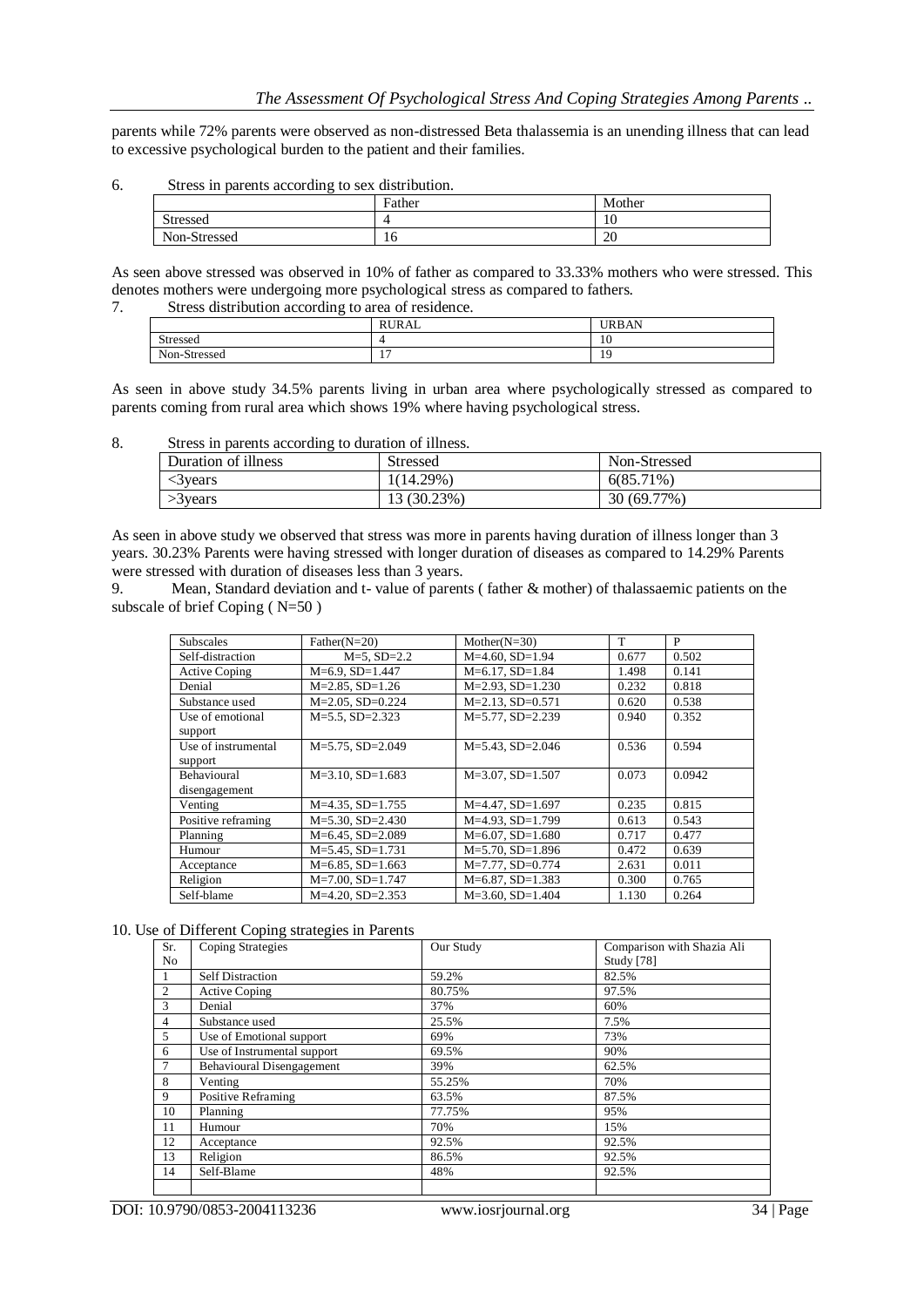Most frequently used Coping strategies were acceptance (92.5%), religion (86.5%), Active coping (80.75%), Planning (77.75%), Humour (70%), Use of instrumental support (69.5%) and use of emotional support (69%), others include positive reframing (63.5%), Self-distraction (59.2%), Venting (55.25%), Selfblame (48%), Behavioural disengagement (39%), Denial (37%) and substance used (25.5%).

#### **References**

- [1]. Weatherall DJ, Clegg JB (2000): The Thalassemia syndromes, 4<sup>th</sup> ed. Oxford, Blackwell science (in press).
- [2]. www. Medindia.net/patients/ patients info/ thalassemia<br>[3]. www. Emedicine.com/med/topic 438. Htm
- [3]. www. Emedicine.com/med/topic 438. Htm
- [4]. Cooley TB, Lee P: Series of cases of splenomegaly in children with anaemia and peculiar changes in The bones. Tans AmPediatr Soc 1925, 38:29.
- [5]. Dr M.R. Lokeshvar, Thalassemia: Indian Scenario, issues in tropical paediatrics, I.A.P.-1999, Jaipur Printers Pvt. Limited page No. 188, 188-191.
- [6]. Choudhary VP, Desai N. Pati HP and Nanu A, Current Management of homozygous beta Thalassemia, India Paediatrics 1991,28:1221-29.
- [7]. Choudhary VP, Kotwal Jyoti, Saxena Renu, Thalassemia Screening and control programme, Paediatrics today 1998, 283, 283-286.
- [8]. Collaborative study on thalassemia, ICMR task force study, 1993.
- [9]. Androulla Eleftherious : About Thalassemia, Published by Thalassemia International Federation, 2003, Page No 12, 13.
- [10]. Deiseroth A, Nienhuis AW, et al: Localization of human X Globin structural gene to Chromosome 16 in somatic cell hybrids by molecular hybridization assay, cell 1977, 12 : 205.
- [11]. Deisseroth A, Nienuhuis AW, et al: Chromosomal localization of the human beta globing gene On chromosome 11 in somatic cell hybrids. Pro. C Nati A cad Sci Usa 1978, 75, 1459.
- [12]. Vigi v. et al The correlation between this red cell survival and excel of globin synthesis in Thalassemia. Br. Jr. of Haematology, 16:25, 1969.
- [13]. Goldberg D. General Health Questionnaire Windsor, NFER Nelson, 1978.
- [14]. Nelson Textbook of Paediatrics,  $19^{th}$  edition, page : 1674 1676.
- [15]. Polliac A, Yatganas P, et al : An electron microscopic study of the nuclear abnormalities and Erythroblasts in beta thalassemia major. Br. J Haemato 1974; 26:203.
- [16]. Carver, C.S. (1997). You want to measure coping but your protocol is to long consider the Brief COPE, International journal of Behavioural Medicine 4(1).
- [17]. Cooley TB, Witwer ER, et al : Anemia in children with splenomegaly, and peculiar changes in Bones. Report of cases Am J Dis child 1927, 34:347.
- [18]. De Alarcon PA, Donovan ME, et al : Iron absorption in the thalassemia syndromes and its Inhibition by tea. N. Engl. J Med 1979,  $300.5$
- [19]. Modell B, Berdoukas V : The clinical Approach to Thalassemia. Grune and straton, 1984.
- [20]. Richer G W : The iron loaded cell the cytopathology of iorn storage : a review. Am J Pahol 1978;91:363.
- [21]. Hershu C, Graham G, et al : Non specific serum iorn fraction of potential toxicity. Br. J. Haematol 1978, 40:255.
- [22]. Anuwajan akalchai. M. Poortakul P, et al : Non- transferring plasma iorn in beta thalassemia / HbE and haemoglobin H diseases, Scan d J Haemato 1984 : 32 : 153.
- [23]. Hershu C, Watherall D J : Iron chelating therapy Crit Rev Clin Lab Sci 1988, 26:303.
- [24]. Herbert V, shaw S, et al : Most Press radical injury is iron related : it is prompted by iron, Hemin, holoferritin and vitamin C, and inhabited by desferoxamine and apoferritin, stem cells 1994, 12: 289.
- [25]. Modell B : A Guide to Management of Thalassemia EMBO conference on thalassemia, 1978.
- [26]. Forfar and Arneil's text book of paediatrics,  $7<sup>th</sup>$  edition, page no 971-973.
- [27]. Mentzer W.C. : Rudolph's Paediatrics, 20<sup>th</sup> edition, 1996, 1210 : 1209-1211.
- [28]. Wintrobe Maxell M : Clinical Hematology, lea and Febiger, Philadelphia 8<sup>th</sup> edition, 86, 1981.
- [29]. Fucharoen S. Ketvichit P, Pootrakul P, spritanara tkul N, Piankiagum A Wasip, J Peditr Hematol Oncol. 2000 Nov. Dec. : 2296 ) 552-7.
- [30]. Pandona P, Menon RK et al : Serum 1, 25 dihydroxy vitamin D and osteocalcin concentrations In thalassemia major. Arch DVs Child 1987;62:474.
- [31]. Rioja L, Girot R, et al : Bone disease in children with homozygous beta thalassemia bone Mineral 1990, 8:69.
- [32]. Baker Dit : Roentgen manifestation of Cooley's anemia. Ann N Y Acad Sci 1964; 119:641.
- [33]. Michelson J. Cohen A : Incidence and treatment of fractures in thalassemia J orthop Trauma1988, 2:29.<br>[34]. Canatan D A kar N, et al : effect of calcitronin therapy on osteoporosis in patients with Thalassemia, A
- [34]. Canatan D A kar N, et al : effect of calcitronin therapy on osteoporosis in patients with Thalassemia, Act 9 Haematol 1995, 93 : 20. [35]. Engle MA : Cardiac involvement in Cooley's Anemia. Ann N Y Acad sci 1964, 119:694.
- [36]. Buja LM, Roberts WC : Iron in the heart, Etiology and clinical significance Am J Med 1971,
- [37]. Link G, Athias P, et al : effect of iorn loading on transmembrane potential, contraction and Automaticity of rat ventricular muscle cells in culture, J lab ClinMed 1989, 113 : 103.
- [38]. Leheup BP, Cisternino M, et al : Growth hormone response following growth hormone releasing Hormone injection in thalassemia major : influence of pubertal development, J endoc Invest 1991 ; 14:37.
- [39]. Saenger D1 Schwartz E, et al : Depressed serum somatomedin activity in beta thalassemia J Pediatr 1980, 96:214.
- [40]. Sklar CA, Lew LQ et al : Adrenal function in thalassemia major following long term treatment With multiple transfusion and chelation therapy, evidence per dissociation of cortisol and adrenal Androgen secretion, Am J Dis child 1987, 141 :324.
- [41]. BensoL, Gram botto S, et al : Growth Velocity monitoring of the efficacy of different therapeutic Protocl in group of thalassaemic children. Eur J. Pediatr 1995; 154:205.
- [42]. Nieu huis AW, Henry W, et al : Evaluation and treatment of chronic iron overload. In zaind Ec, Roberts RH ( eds ) : Chelation Therapy in chronic iron overload Miami, symposium specialists, Inc. 1997; 606 ( written )
- [43]. Spitz IM Hirsch, et al : TSH Secretion in thalassemia J endocrinal Invest 1984; 7: 495.
- [44]. Flynn DM, Fairnehy Am et al : Hormonal changes in thalassemia major. Arch Dis Child 1976, 5:828.
- [45]. Christenson RA, Poot rakal P, et al : Patients with thalassemia develop osteoporosis, ostemalacia And Hypoparathyroidism, all of which are corrected by transfusion Bith defecta 1987; 23;409.
- [46]. Desanctis V, vullo C, et al: Hypoparathyroidism in B thalassemia major. Acta Haematol 1992; 88:105,
- [47]. Saudek CD Hemm RM, et al : Abnormal glucose intolerance in beta thalassemia major, Metabolism 1977, 26:43.